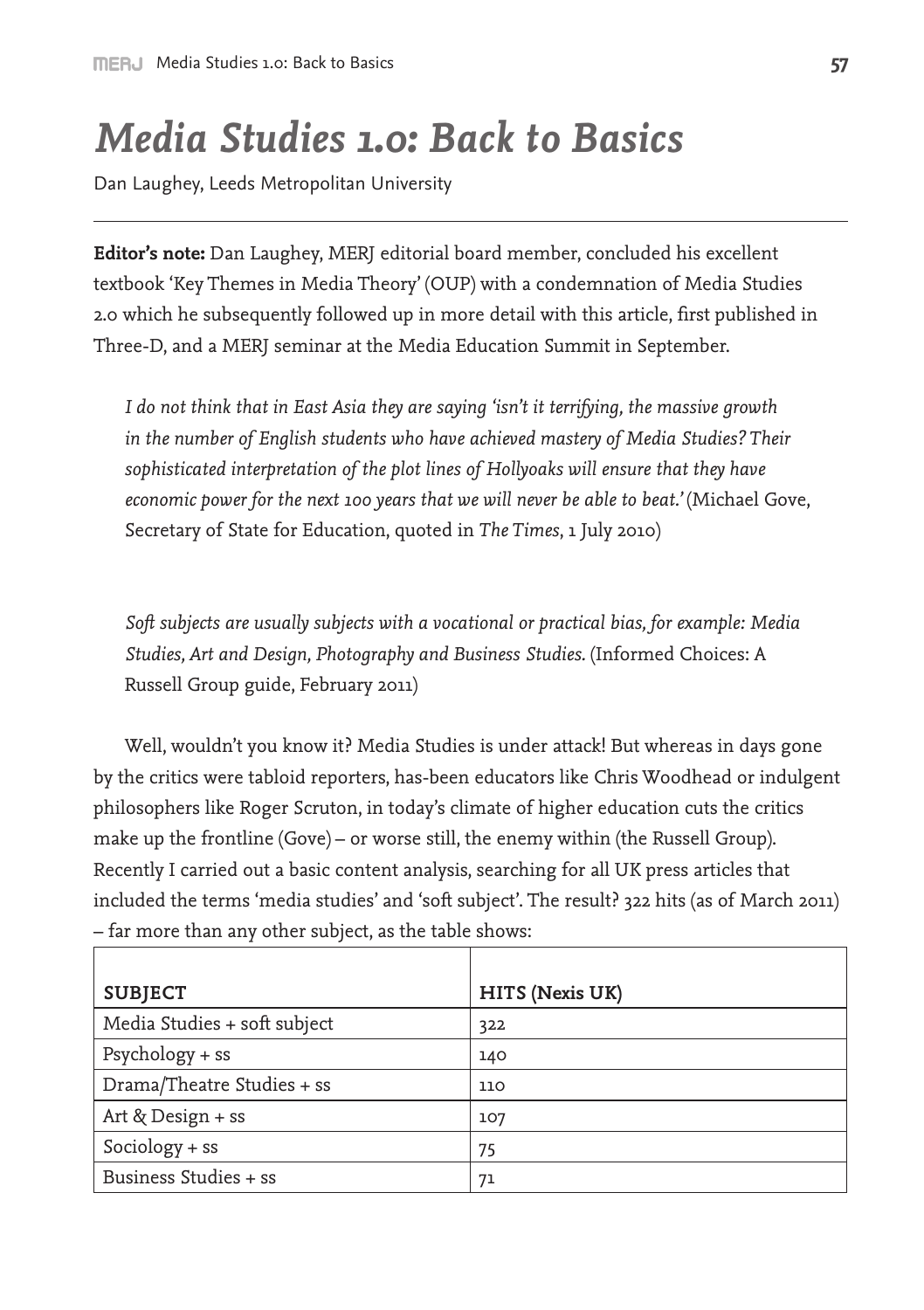| PE/Sports Science + ss      | 50 |
|-----------------------------|----|
| Photography + ss            | 49 |
| Film Studies + ss           | 18 |
| Computer/Video Games + ss   | 14 |
| Golf Course Management + ss |    |

Media Studies, as if anyone needed proof, is the archetypal Mickey Mouse degree. The question is: what should we media academics/teachers do about it?

We could trust our Biblical instincts – 'an eye for an eye, a tooth for a tooth' – and go on the offensive ourselves. In the second edition of *Ill Effects*, Martin Barker and Julian Petley take precisely this approach. Barker writes: 'I have yet to meet a journalist with even a passing understanding of audience research from the media/cultural studies tradition' (Barker and Petley, 2001: 202).

And echoing Barker, Sally Feldman – perhaps the most vocal defender of Media Studies – remarks: 'Journalists who spend so much of their professional lives intruding and probing don't much like it when they're the ones being scrutinised and assessed' (*THE*, 24 January 2008).

Journalist-bashing is fine at one level, but when political and university elites join in the assault, is it time for a rethink? Instead of fighting fire with fire, should we view this latest and most serious challenge yet to the institutional status of our subject as an opportunity, not a threat?

To put it bluntly, the opportune time has come to get back to basics; to return to some core values (of the academic variety) wrongly neglected during the vocational turn in media/journalism degrees over recent years.

The unfortunate outcome of an overemphasis on vocationalism and creativity is uncritical technophilia, propelled by user-generated content and all-in-one iMacs, and manifested in jargon-laden pedagogical models like Media Studies 2.0 (or, even worse, Media Studies 3.0 – the catch-all solution that solves nothing).

Media Studies 2.0 should rightly suffer the wrath of journalists. The problem is, of course, that the press do not discriminate between banal pomposities on the one hand, and on the other, theoretically rigorous approaches to Media Studies that would stretch the minds of any Oxbridge don.

Media Studies 2.0 claims to live in the post-broadcast era of wise crowds, mass collaboration and unfiltered creativeness. In this *whole new* era anyone can tweet, blog, tag, poke, upload videos to YouTube or photos to Flickr. But the question rarely addressed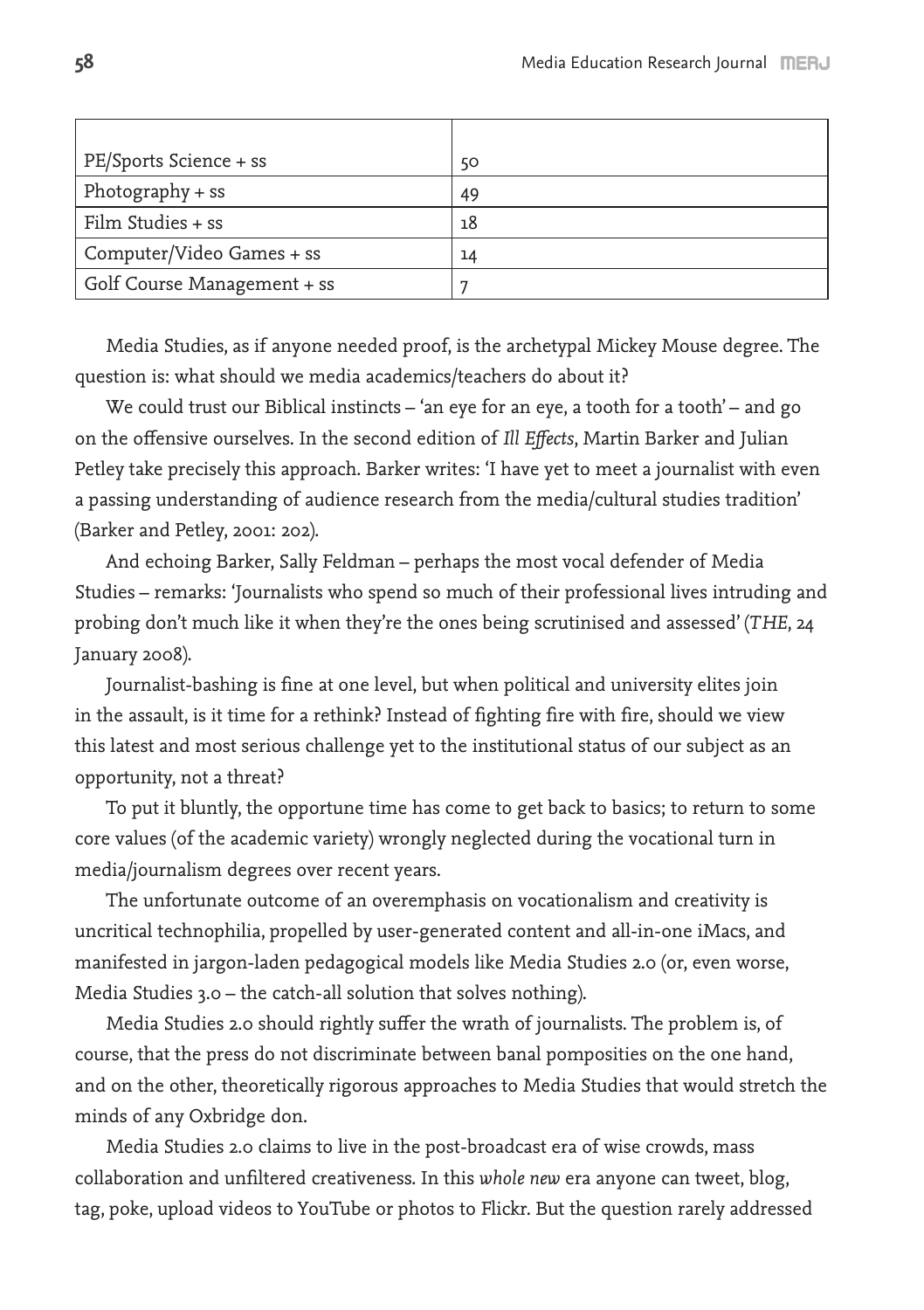is: who cares? Who really cares if joeblogga94 posts his 'Hey Dude' movie – at the same time several thousand other nobodies do likewise? Is anybody watching? Highly unlikely. What the post-broadcast era amounts to, in quantifiable terms, is one huge and collective exercise in vanity publishing.

If we take the enormous liberty of extending the *logic* (if that's the right word) of Media Studies 2.0 a little further, it would appear those good olde days of broadcasting are behind us. The multi-channel, multi-platform digital age has changed everything, finally, and forevermore. So why do 20 million people still watch talent shows on primetime Saturdaynight telly? And why is analogue still favoured over digital radio? And why are the most popular news sites still provided by longstanding news organisations? And if the speed of media change is so swift, why did more people watch televised (BBC/ITV) coverage of the 2010 World Cup than the 2006 tournament?

Why? Because as well as embracing increased choice, audiences/consumers continue to crave the common culture that big/traditional media provide. The only significant change in recent times has been the migration away from linear scheduling/viewing to ondemand services like the BBC iPlayer – hardly a digital shake-up.

What Media Studies 2.0 suffers from, above all else, is a technologically deterministic fallacy of revolutionism. The revolutionist narrative goes something like this: *Hail the Internet! Reformation 2.0! Life will never be the same again! And hey dude, what about mobile phones too? Throw them in for good measure! Old ideas now obsolete! New paradigm please!* The basic mistake made by Media Studies 2.0 is to pontificate about new media transforming society, before a carefully considered evaluation of their contemporary significance can be drawn.

With Media Studies 2.0 floundering on its wiki-knees, here I outline five basic principles underpinning not a *whole new* but a revised, revamped, academicallychallenging, critically-analytical Media Studies – if you like, a Media Studies 1.0.

Another fundamental flaw of Media Studies 2.0 is its failure to appreciate – or even delineate – what it claims to supersede. Media Studies 1.0 is simply bagged up and disposed of indiscriminately. To be sure, Media Studies 1.0 principles are not novel or revolutionary; they are merely forward-facing and evolutionary. Some approaches to Media Studies already satisfy one or more of these principles quite adequately. The challenge is to fulfil them all.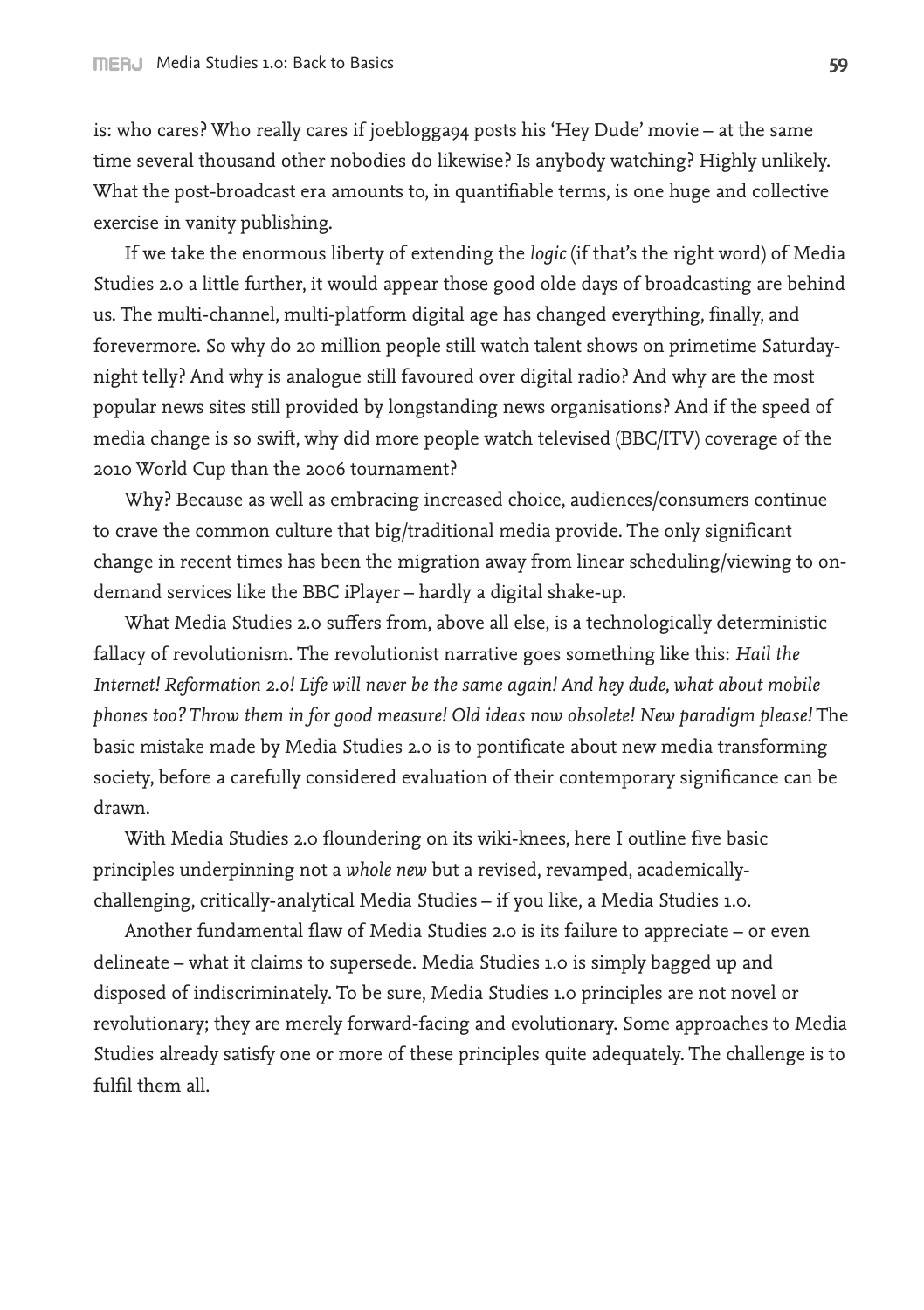## **The Five Principles**

**Method:** How often do we encourage our students to do focus groups? Or content analysis? Hampered by a compensation culture that causes research ethics committees to impose blanket restrictions on human-participant research of any description, we should nevertheless do the best we can to make students method-diverse. The critical breaking point occurs, in my experience, during final-year dissertations. Mention the words *research* and *analysis*, and prepare for a blank response.

Yet the fault lies not necessarily in our students, but in ourselves. It appears a whole generation of media students go through school, college and at least two years of higher education without being taught *how* to do Media Studies.

Of course, there are exceptions to every rule – and two excellent methods textbooks (Deacon et al., 2007; Bertrand and Hughes, 2005) should be stocked in the libraries of every institution that teaches our subject. But too often the assumption persists that Media Studies is all about some vague application of textual analysis along the lines of: 'Read this film: what does it say about class?'

Students need to be equipped with an array of analytical tools (and Lego-building isn't one of them): discourse analysis, content analysis, narrative analysis, semiotic analysis, intertextuality, iconography, psychoanalysis, frame analysis, conversation analysis and thematic analysis. They also need skills in sampling and selecting. No need for specialist computer software – the best way to learn is to tally up, code, collate and categorise manually. First-hand engagement with data/source materials is – and should always be – part of the research process.

And as well as doing multimodal analysis of, say, a film (exploring characterisation, soundtrack, etc.), students should be encouraged to analyse the multi-mediated environment in which that film operates (how it synergises with publishing, merchandise, magazine and web campaigns, etc.). Media Studies is less effective in capturing the various mediated interactions emblematic of contemporary cultural consumption/production when it centres attention on *just* Film Studies, or *just* Television Studies, and so on.

No discussion of method, though, can ignore the pragmatic issue of assessment. Researching media constitutes one set of skills; writing about it involves another set entirely. Good written style – a fundamental academic requirement – is almost wholly deficient among the present-day student populace. Liberal voices in the Media Studies 2.0 camp profess to know the answer: let them blog, vlog, podcast, do anything other than write a properly referenced essay.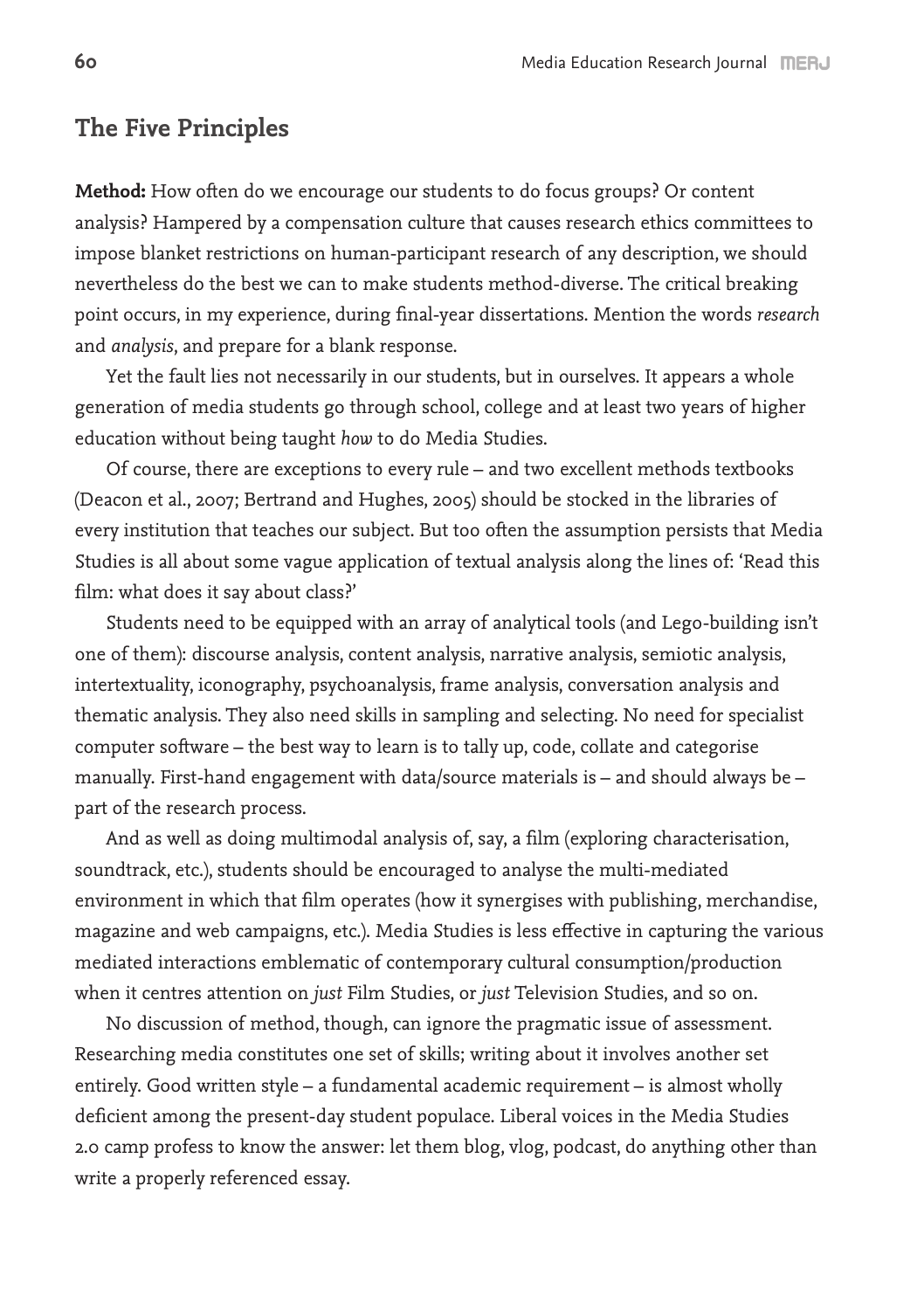Blogging is fine on one account only – as a drafting platform for academic essaywriting. I couldn't care less whether I'm reading *a well-structured essay containing a sustained argument* via Wordpress, Word, or any other format. Indeed, the interactivity of blogging can only be a good thing in the long run. But the next time I receive a *txtspk* s-a ripped from the pages of Wikipedia, then I'll… Who knows, perhaps I'll start agreeing with Gove.

**Internationality:** One of the most ambiguous terms I stumble across in textbooks is 'British Cultural Studies'. It's British, despite being informed principally by French structuralism (semiology, ideology) and Italian Marxist thought (hegemony). On the other hand, placed in a wider context, there is much justification in distinguishing between the critical tradition of British/European Cultural Studies and the empirical tradition of North American Communication Studies.

In recent times, however, some fruitful attempts have been made to utilise the best of both traditions, and, beyond that, to de-westernise Media Studies. Of course, the systematic study of media began in those countries first touched by mass communications, and the work of pioneering media thinkers like Lasswell, Angell and Lippmann should not be forgotten – this work still tells us much about the social and political impact of media old and new.

A truly international Media Studies, then, can evolve – and is evolving – by applying current ideas to new contexts, and adjusting those ideas accordingly. Internationallyrecognised media research, however, must always be recognised in our teaching too. Perhaps the most pressing issue remains social and technological exclusion. New media enthusiasts sound off about a networked, user-generated, interconnected, ever-more-equal world of broadband sweetness and mobile delight – a fairy-tale world that does not exist.

To all Media Studies 2.0 Malteser-munchers I recommend Evgeny Morozov's *The Net Delusion: How Not to Liberate the World* (2011) – an excellent attempt to dig beneath the hype and expose the impotence of Internet 'slacktivism'. Even respected foreign correspondents utter uncritical remarks about 'the Twitter revolution' in Egypt or 'the collapse of traditional media' in Libya – as if 140 characters triggered the domino effect.

Social media technologies, without doubt, added to the weaponry of those who brought about the recent uprisings in Arab societies. But massive public demonstrations in response to economic and political oppression – um, that had something to do with it too. That's why internationality in Media Studies, as in all disciplines, actually requires in-depth knowledge of individual nation-states – before comparative analysis can identify transnational trends.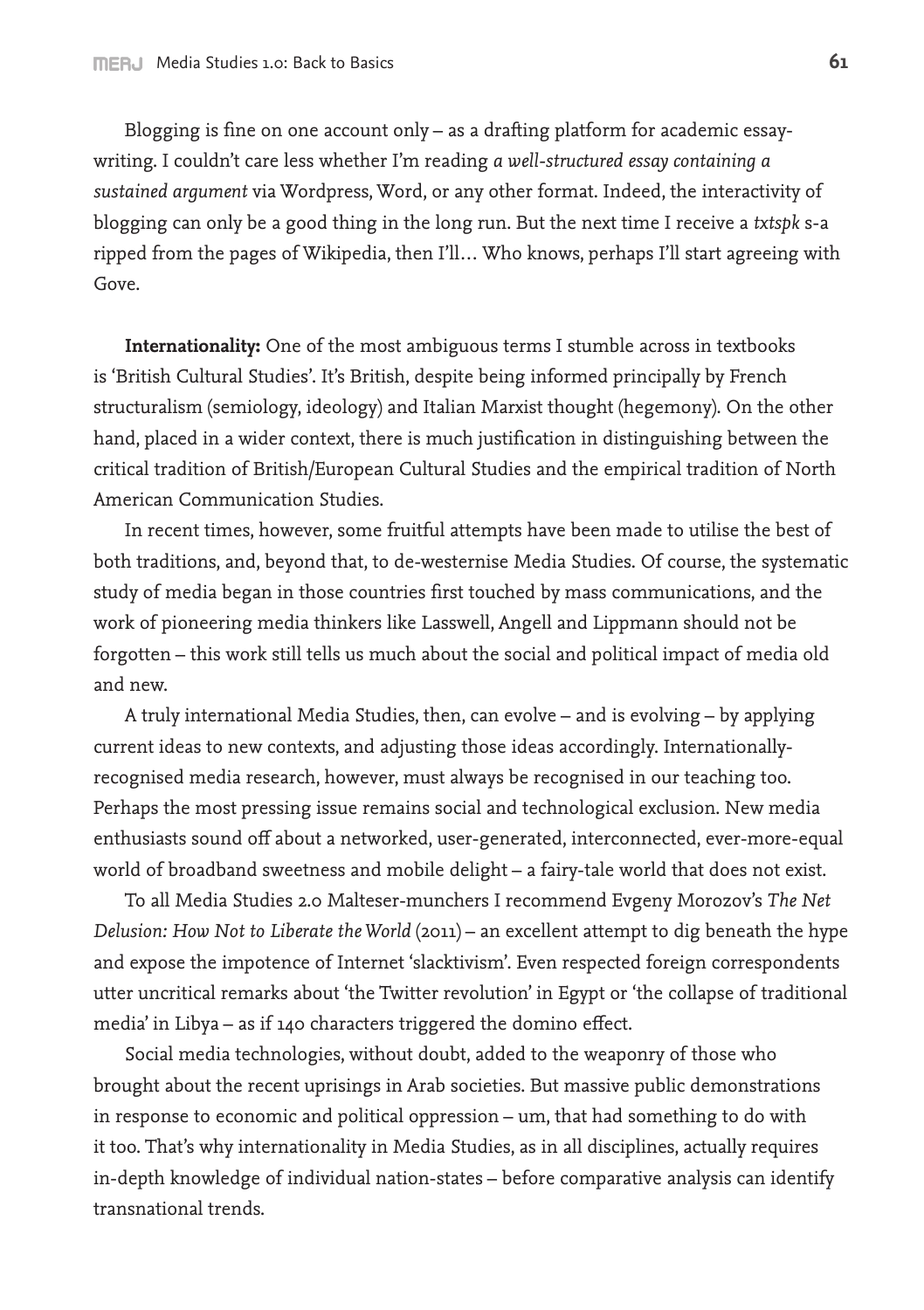**Theory:** What I don't mean by theory is – as it is often conceived – everything that is not production, practice, doing things. Theory should be, without exception, integral to practice; it should inform it and be informed by it. But theory, by which I mean *critical and systematic thought*, should be the key distinguishing factor between higher and pre-higher education.

This was my (relatively happy) experience of the school-to-university transition. Whereas A-Level English Literature honed close reading and interpretation of texts (Chaucer, Shakespeare, etc.), English *Studies* at degree level introduced me to 'modern criticism' – structuralism, Marxism, new criticism, feminism and so on. The accusation that old theories no longer apply to new media cultures is all too easily thrown.

Semiotics, for instance, a focus of juvenile hostility in Media Studies 2.0, is far too seminal a perspective not to have survived the age of television, or the computer, or the internet for that matter. The best theories stand the intellectual test of time; all the rest follow Media Studies 2.0 down the road to oblivion.

**History:** We need better and more extensive historicising in Media Studies. James Curran's (2006) point about media history being the neglected grandparent of Media Studies – often thought about but rarely visited – is even truer of teaching than it is of research in our subject. Students need a better understanding of the wider social, political and economic contexts in which media technologies have emerged, evolved and (sometimes) declined.

Those all-too-familiar, historically blinkered clichés about media sexualisation or surveillance society or celebrity culture or 3D-virtual-reality-TV-living stem from profound ignorance about what has gone before. My favourite question to students: when was Nintendo founded? Replies range from about 1950–90. The answer? 1889. Of course, no one was playing Wii Sports in 1889, but the fundamental properties of video games were foreseen and developed long before mass-produced home consoles left the shelves.

As well as espousing the value of media history, we also need to reflect on the history of Media Studies itself. No longer in its infancy, there is no longer any excuse not to canonise a set of readings in the subject. Two major factors continue to hinder such a project. First, the use of bibliometrics in research assessment exercises gears scholarly attention predominantly towards up-to-date references and citations. And second, publishers are often reluctant to re-print works that appear – on the face of it – outdated and commercially unviable.

Thankfully, a recent example that goes against this grain was the re-issuing of Richard Hoggart's *The Uses of Literacy* by Penguin in 2009. Hoggart rightly deserves a place in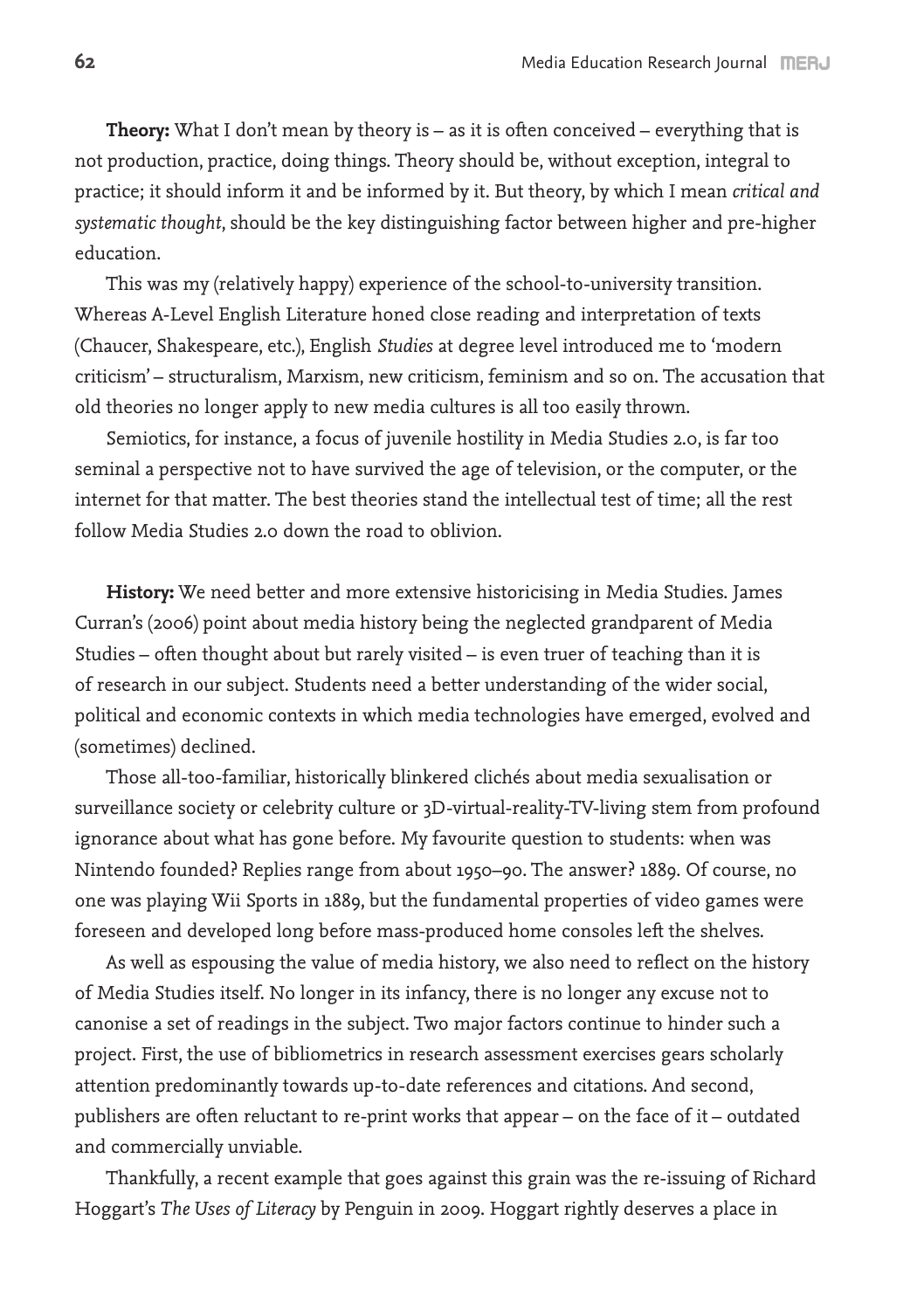the Media/Cultural Studies canon, as does Williams, McLuhan, Barthes, Baudrillard and several other notables. But even these great intellectuals share in common a vulnerability to the whims of academic fashion. McLuhan, for instance, was almost forgotten about in the years following his death. And yet now, thanks in part to new media developments, McLuhan is back on the agenda – a prime illustration of historically-informed Media Studies 1.0 rendering ahistorical MS 2.0 redundant.

**Discrimination:** Nonetheless, seminal voices only stand the test of time when other voices – those that go after – reinterpret and re-evaluate their continuing contemporary significance. This is why canonisation should never become, if enough people contribute to the process, an exercise in academic snobbery. Discrimination is no bad thing in the pursuit of excellence; it is the essence of critical judgement, as Leavis and Thompson taught us in their timeless *Culture and Environment* (1933): 'to train critical awareness of the cultural environment… is to train in discrimination and to imply positive standards' (1933: 5).

Those positive standards of quality, whether in literature, drama, music, film, television, radio, in the press or on the web, remain constant. Rather than appealing to the lowest common denominator of mass appeal and sentimental melodrama, the best of popular culture captures something original and progressive about the social, political and moral attitudes of its time. That's why we will always value Hitchcock over Hammer Horror, *The Wire* over *Without a Trace*, The Beatles over The Bee Gees, serious over citizen journalism.

To sum up: *Method, Internationality, Theory, History, Discrimination*. These five basic principles, taken together, supply a vital antidote for Media Studies 1.0 detractors of all persuasions.

## **References**

- Barker, M. and Petley, J. ,2001. *Ill Effects: The Media/Violence Debate* (2nd edition). Abingdon: Routledge
- Bertrand, I. and Hughes, P., 2005. *Media Research Methods: Audiences, Institutions, Texts*. Basingstoke: Palgrave Macmillan
- Curran, J., 2006. 'Media History: The Neglected Grandparent of Media Studies' in K. Leung, J. Kenny and P. Lee (eds) *Global Trends in Communication Education and Research* (pp. 17- 35). Cresskill, NJ: Hampton Press.
- Deacon, D., Pickering, M., Golding, P. and Murdock, G., 2007. *Researching Communications: A Practical Guide to Methods in Media and Cultural Analysis* (2nd edition). London: Hodder Education